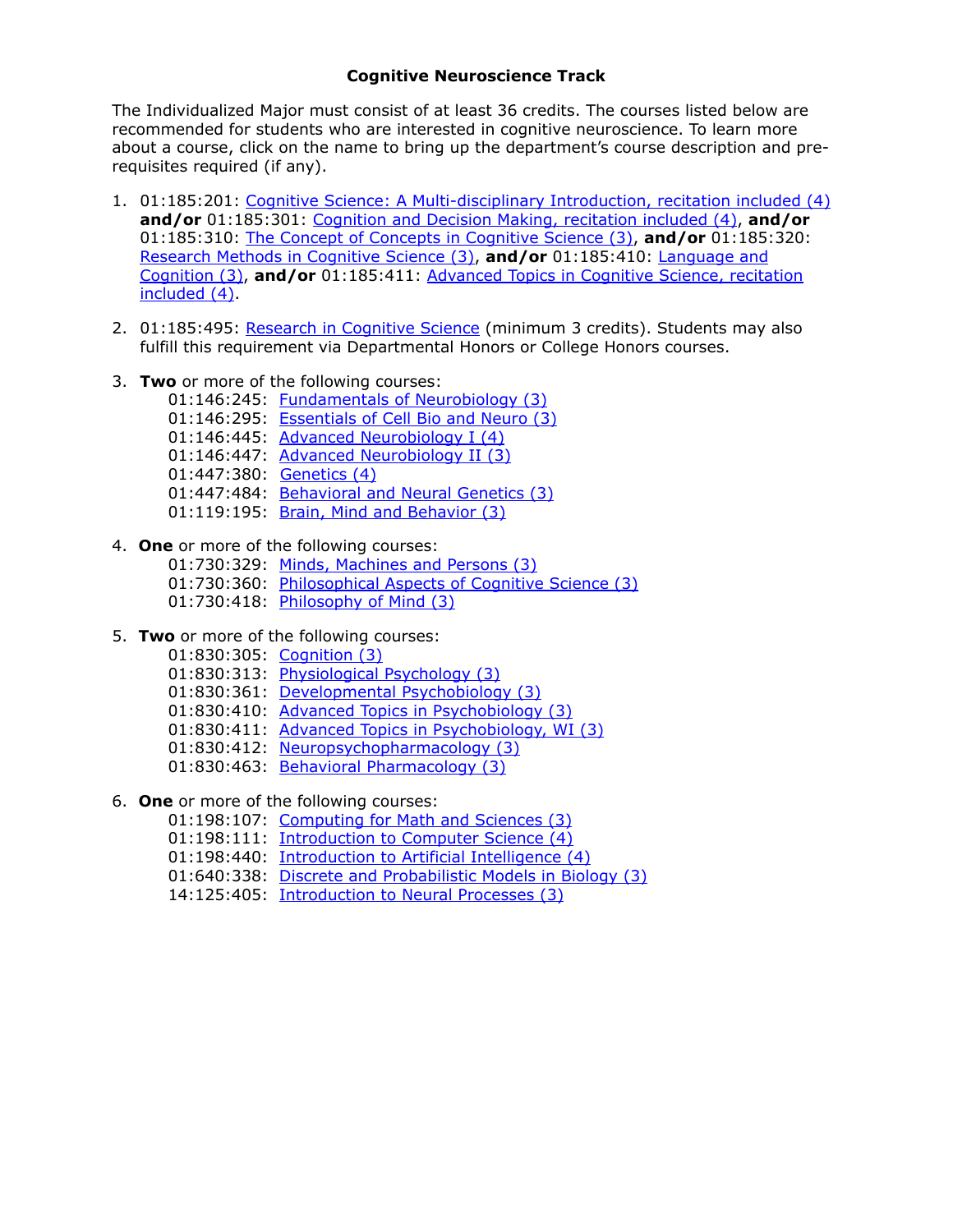## **Generalist Track**

The Individualized Major must consist of at least 36 credits. The courses listed below are recommended for students who are interested in an overview of cognitive science. To learn more about a course, click on the name to bring up the department's course description and pre-requisites required (if any).

- 1. 01:185:201: [Cognitive Science: A Multi-disciplinary Introduction, recitation included \(4\)](http://ruccs.rutgers.edu/ruccs/index.php/academics/undergraduate-minor-post-jan-1-2015) **and/or** 01:185:301: [Cognition and Decision Making, recitation included \(4\),](http://ruccs.rutgers.edu/ruccs/index.php/academics/undergraduate-minor-post-jan-1-2015) **and/or** 01:185:310: [The Concept of Concepts in Cognitive Science \(3\),](http://ruccs.rutgers.edu/ruccs/index.php/academics/undergraduate-minor-post-jan-1-2015) **and/or** 01:185:320: [Research Methods in Cognitive Science \(3\),](http://ruccs.rutgers.edu/ruccs/index.php/academics/undergraduate-minor-post-jan-1-2015) **and/or** 01:185:410: Language and Cognition (3), **and/or** [01:185:411: Advanced Topics in Cognitive Science, recitation](http://ruccs.rutgers.edu/ruccs/index.php/academics/undergraduate-minor-post-jan-1-2015)  included (4).
- 2. 01:185:495: [Research in Cognitive Science](http://ruccs.rutgers.edu/ruccs/index.php/academics/undergraduate-minor-post-jan-1-2015) (minimum 3 credits). Students may also fulfill this requirement via Departmental Honors or College Honors courses.
- 3. **One** or more of the following courses:
	- 01:198:107: [Computing for Math and Sciences \(3\)](http://www.cs.rutgers.edu/undergraduate/courses/107/)
	- 01:198:111: [Introduction to Computer Science \(4\)](http://www.cs.rutgers.edu/undergraduate/courses/111/)
	- 01:198:112: [Data structures \(4\)](http://www.cs.rutgers.edu/undergraduate/courses/112/)
	- 01:198:205: [Introduction to Discrete Structures I \(4\)](http://www.cs.rutgers.edu/undergraduate/courses/205/)
	- 01:198:440: [Introduction to Artificial Intelligence \(4\)](http://www.cs.rutgers.edu/undergraduate/courses/440/)
- 4. **One** or more of the following courses:
	- 01:615:201: [Introduction to Linguistic Theory \(3\)](http://ling.rutgers.edu/undergraduate-mainmenu-139/courses-mainmenu-208/244-01615201-introduction-to-linguistic-theory-3)
	- 01:615:305: [Syntax \(3\)](http://ling.rutgers.edu/undergraduate-mainmenu-139/courses-mainmenu-208/245-01615305-syntax-3)
	- 01:615:315: [Phonology \(3\)](http://ling.rutgers.edu/undergraduate-mainmenu-139/courses-mainmenu-208/246-01615315-phonology-3)
	- 01:615:325: **[Semantics \(3\)](http://ling.rutgers.edu/undergraduate-mainmenu-139/courses-mainmenu-208/247-01615325-semantics-3)**
	- 01:615:441: [Linguistics and Cognitive Science \(3\)](http://ling.rutgers.edu/undergraduate-mainmenu-139/courses-mainmenu-208/258-01615441-linguistics-and-cognitive-science-3)
- 5. **One** or more of the following courses:
	- 01:730:201: [Introduction to Logic \(3\)](http://catalogs.rutgers.edu/generated/nb-ug_current/pg502.html)
	- 01:730:328: [Philosophy of Psychology \(3\)](http://catalogs.rutgers.edu/generated/nb-ug_current/pg502.html)
	- 01:730:329: [Minds, Machines and Persons \(3\)](http://catalogs.rutgers.edu/generated/nb-ug_current/pg502.html)
	- 01:730:360: [Philosophical Aspects of Cognitive Science \(3\)](http://catalogs.rutgers.edu/generated/nb-ug_current/pg502.html)
- 6. **One** or more of the following courses:
	- 01:830:301: [Sensation and Perception \(3\)](http://catalogs.rutgers.edu/generated/nb-ug_current/pg542.html)
	- 01:830:305: [Cognition \(3\)](http://catalogs.rutgers.edu/generated/nb-ug_current/pg542.html)
	- 01:830:351: [Psychology of Language \(3\)](http://catalogs.rutgers.edu/generated/nb-ug_current/pg542.html)
	- 01:830:484: [Language Acquisition \(3\)](http://sis.rutgers.edu/soc/#courses%253Fsubject%253D830%2526semester%253D12015%2526campus%253DNB%2526level%253DU)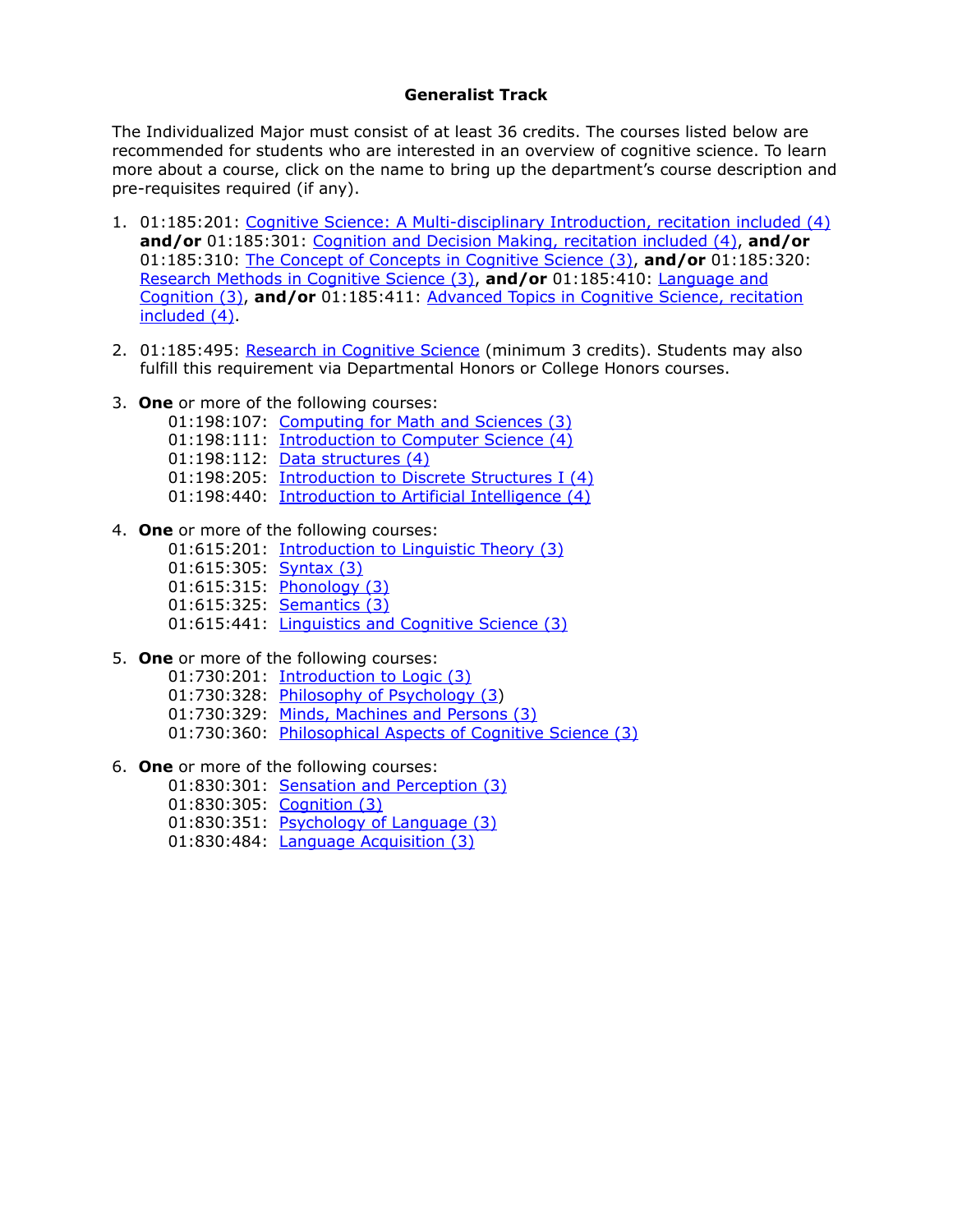## **Language Track**

The Individualized Major must consist of at least 36 credits. The courses listed below are recommended for students who are interested in the cognitive science of language. To learn more about a course, click on the name to bring up the department's course description and pre-requisites required (if any).

- 1. 01:185:201: [Cognitive Science: A Multi-disciplinary Introduction, recitation included \(4\)](http://ruccs.rutgers.edu/ruccs/index.php/academics/undergraduate-minor-post-jan-1-2015) **and/or** 01:185:301: [Cognition and Decision Making, recitation included \(4\),](http://ruccs.rutgers.edu/ruccs/index.php/academics/undergraduate-minor-post-jan-1-2015) **and/or** 01:185:310: [The Concept of Concepts in Cognitive Science \(3\),](http://ruccs.rutgers.edu/ruccs/index.php/academics/undergraduate-minor-post-jan-1-2015) **and/or** 01:185:320: [Research Methods in Cognitive Science \(3\),](http://ruccs.rutgers.edu/ruccs/index.php/academics/undergraduate-minor-post-jan-1-2015) **and/or** 01:185:410: Language and Cognition (3), **and/or** [01:185:411: Advanced Topics in Cognitive Science, recitation](http://ruccs.rutgers.edu/ruccs/index.php/academics/undergraduate-minor-post-jan-1-2015)  included (4).
- 2. 01:185:495: [Research in Cognitive Science](http://ruccs.rutgers.edu/ruccs/index.php/academics/undergraduate-minor-post-jan-1-2015) (minimum 3 credits). Students may also fulfill this requirement via Departmental Honors or College Honors courses.
- 3. 01:615:201: [Introduction to Linguistic Theory \(3\)](http://ling.rutgers.edu/undergraduate-mainmenu-139/courses-mainmenu-208/244-01615201-introduction-to-linguistic-theory-3)
- 4. 01:830:351: [Psychology of Language \(3\)](http://catalogs.rutgers.edu/generated/nb-ug_current/pg542.html)
- 5. 01:830:352: [Psychology of Language Lab \(1\)](http://catalogs.rutgers.edu/generated/nb-ug_current/pg542.html)
- 6. 01:830:353: [Language Acquisition \(3\)](http://catalogs.rutgers.edu/generated/nb-ug_current/pg542.html) OR 01:830:484: **[Language Acquisition \(3\)](http://sis.rutgers.edu/soc/#courses%253Fsubject%253D830%2526semester%253D12015%2526campus%253DNB%2526level%253DU)**
- 7. **One** of the following courses: 01:730:210: [Philosophy of Language \(3\)](http://catalogs.rutgers.edu/generated/nb-ug_0507/pg20657.html) 01:730:420: [Philosophy of Language \(3\)](http://catalogs.rutgers.edu/generated/nb-ug_0507/pg20657.html)
- 8. **Two** or more of the following upper-level linguistics courses:
	- 01:615:305: [Syntax \(3\)](http://ling.rutgers.edu/undergraduate-mainmenu-139/courses-mainmenu-208/245-01615305-syntax-3)
	- 01:615:315: [Phonology \(3\)](http://ling.rutgers.edu/undergraduate-mainmenu-139/courses-mainmenu-208/246-01615315-phonology-3)
	- 01:615:325: **[Semantics \(3\)](http://ling.rutgers.edu/undergraduate-mainmenu-139/courses-mainmenu-208/247-01615325-semantics-3)**
	- 01:615:411: [Morphology \(3\)](http://ling.rutgers.edu/undergraduate-mainmenu-139/courses-mainmenu-208/253-01615411-morphology-3)
	- 01:615:441: [Linguistics and Cognitive Science \(3\)](http://ling.rutgers.edu/undergraduate-mainmenu-139/courses-mainmenu-208/258-01615441-linguistics-and-cognitive-science-3)
	- 01:615:445: **[Language and Cognition \(3\)](http://ling.rutgers.edu/undergraduate-mainmenu-139/courses-mainmenu-208/325-01-615-445-language-and-cognition-3)**
- 9. **One** or more of the following courses in logic:
	- 01:730:201: [Introduction to Logic \(3\)](http://catalogs.rutgers.edu/generated/nb-ug_current/pg502.html)
	- 01:730:315: [Applied Symbolic Logic \(3\)](http://catalogs.rutgers.edu/generated/nb-ug_0507/pg20657.html)
	- 01:730:407: [Intermediate Logic I \(3\)](http://catalogs.rutgers.edu/generated/nb-ug_0507/pg20657.html)
	- 01:730:408: [Intermediate Logic II \(3\)](http://catalogs.rutgers.edu/generated/nb-ug_0507/pg20657.html)
	- 01:640:461: [Mathematical Logic \(3\)](http://www.math.rutgers.edu/courses/461/)
- 10. **One** or more of the following courses:
	- 01:198:107: [Computing for Math and Sciences \(3\)](http://www.cs.rutgers.edu/undergraduate/courses/107/)
	- 01:198:111: [Introduction to Computer Science \(4\)](http://www.cs.rutgers.edu/undergraduate/courses/111/)
	- 01:198:112: [Data structures \(4\)](http://www.cs.rutgers.edu/undergraduate/courses/112/))
	- 01:198:314: [Principles of Programming Languages \(4\)](http://www.cs.rutgers.edu/undergraduate/courses/314/)
	- 01:198:344: [Design and Analysis of Computer Algorithms \(4\)](http://www.cs.rutgers.edu/undergraduate/courses/344/)
	- 01:198:415: [Compilers \(4\)](http://www.cs.rutgers.edu/undergraduate/courses/415/)
	- 01:198:440: [Introduction to Artificial Intelligence \(4\)](http://www.cs.rutgers.edu/undergraduate/courses/440/)
	- 01:198:452: [Formal Languages and Automata \(3\)](http://www.cs.rutgers.edu/undergraduate/courses/452/)